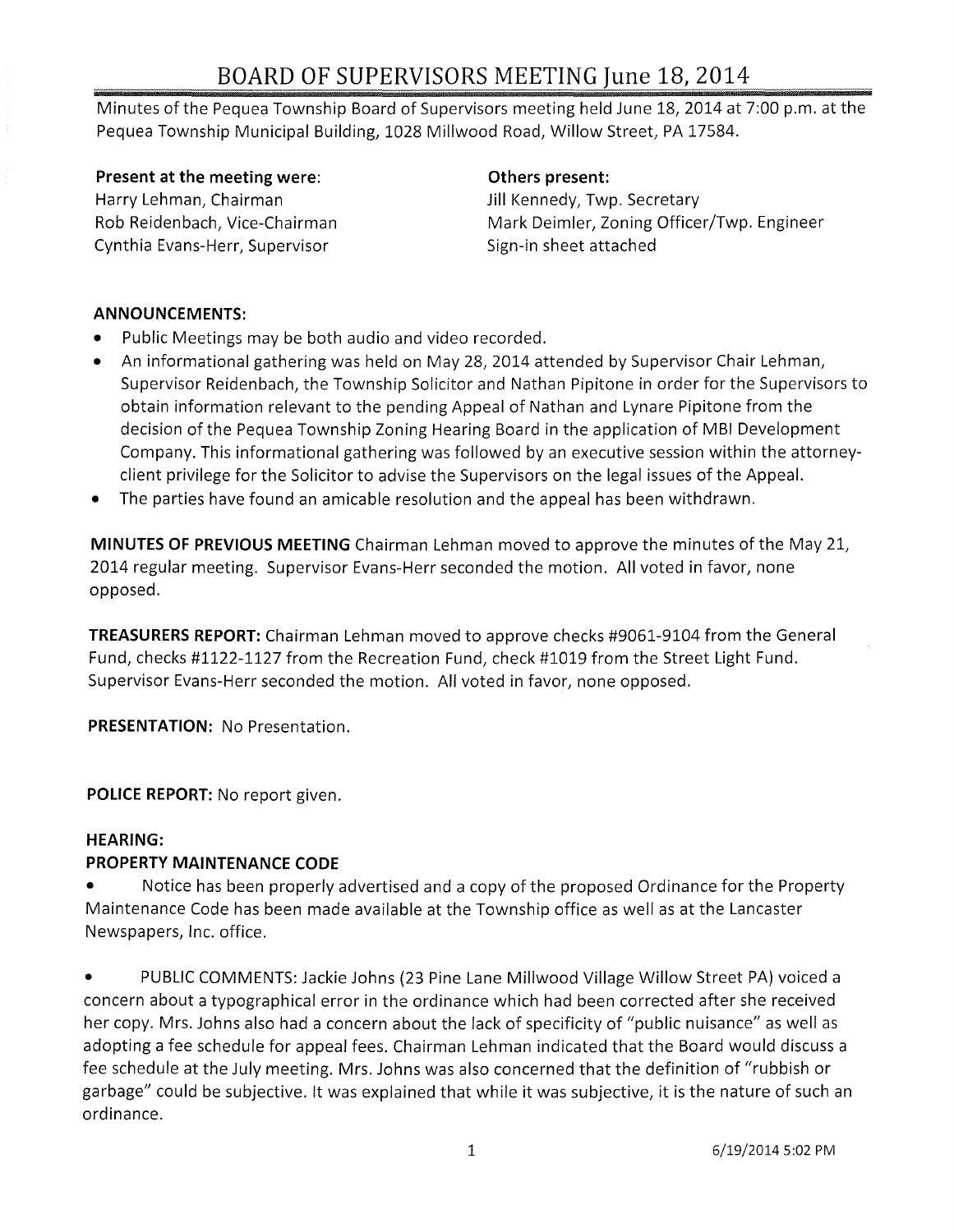**Ordinance # 180-2014** Chairman Lehman moved to adopt **Ordinance #180-2014** an ordinance of the Board of Supervisors of the Township of Pequea, Lancaster County, Pennsylvania to adopt the International Property Maintenance Code/2009 as the Property Maintenance Code for the Township of Pequea. Supervisor Evans-Herr seconded the motion. All voted in favor, none opposed.

The Supervisors met for an executive session at 7:13 the meeting reconvened at 7:17.

## **PUBLIC COMMENTS:**

Items not on the agenda:

Gene Degenhardt (271 Stoney Lane) was concerned about storm water runoff with regard to a barn that Elam Stoltzfus, his neighbor, wanted to construct. Mr. Degenhardt wanted sewage concerns on the Stoltzfus property addressed, specifically a leaking pipe that is alleged to be leaking sewage. The Zoning Officer indicated that he can cite Mr. Stoltzus if he notices sewage leaking upon visual inspection. Mr. Degenhardt will call the Zoning Officer when he sees the sewage issue again. Lastly, there was concern that a waterway was compromised due to Mr. Stolzfus pumping water from the stream. The Zoning Officer explained that the stream was a matter for the DEP, Fish and Boat Commission and the Lancaster County Conservation District. It was further explained that the Zoning Officer can only enforce issues that are occurring not issues that may occur in the future.

Helen Brubaker (5314 Brown Circle East Petersburg, PA) reiterated Gene Degenhardt's concerns with regard to the Storm Water Management Ordinance. The Zoning Officer explained that there are specific criteria that can be enforced not generalities of the ordinance itself. It was further explained that a formal complaint needs to be filed with the proper authorities such as the DEP or Fish and Boat Commission.

Items on the agenda:

Cynthia Evans-Herr (642 Millwood Road - as resident) asked for an update on the storm water calculations for the Willow Run Development specifically what was going into the storm sewer system on Millwood Road. Sandy Kime from the ELA Group explained that the storm water calculations were submitted to the township on April 16<sup>th</sup> and that they received initial review comments on April 30<sup>th</sup>. Based on the comments revised plans and calculations were resubmitted on or around June 10<sup>th</sup>. Mrs. Evans-Herr was concerned about a unilateral agreement with regard to a segment of the storm water system on Millwood Road. Mr. Kime believes that the calculations and design are in compliance even with the current ordinance. Mr. Kime further explained that the development will not be tapping into the segment of the system in question.

#### **OLD BUSINESS:**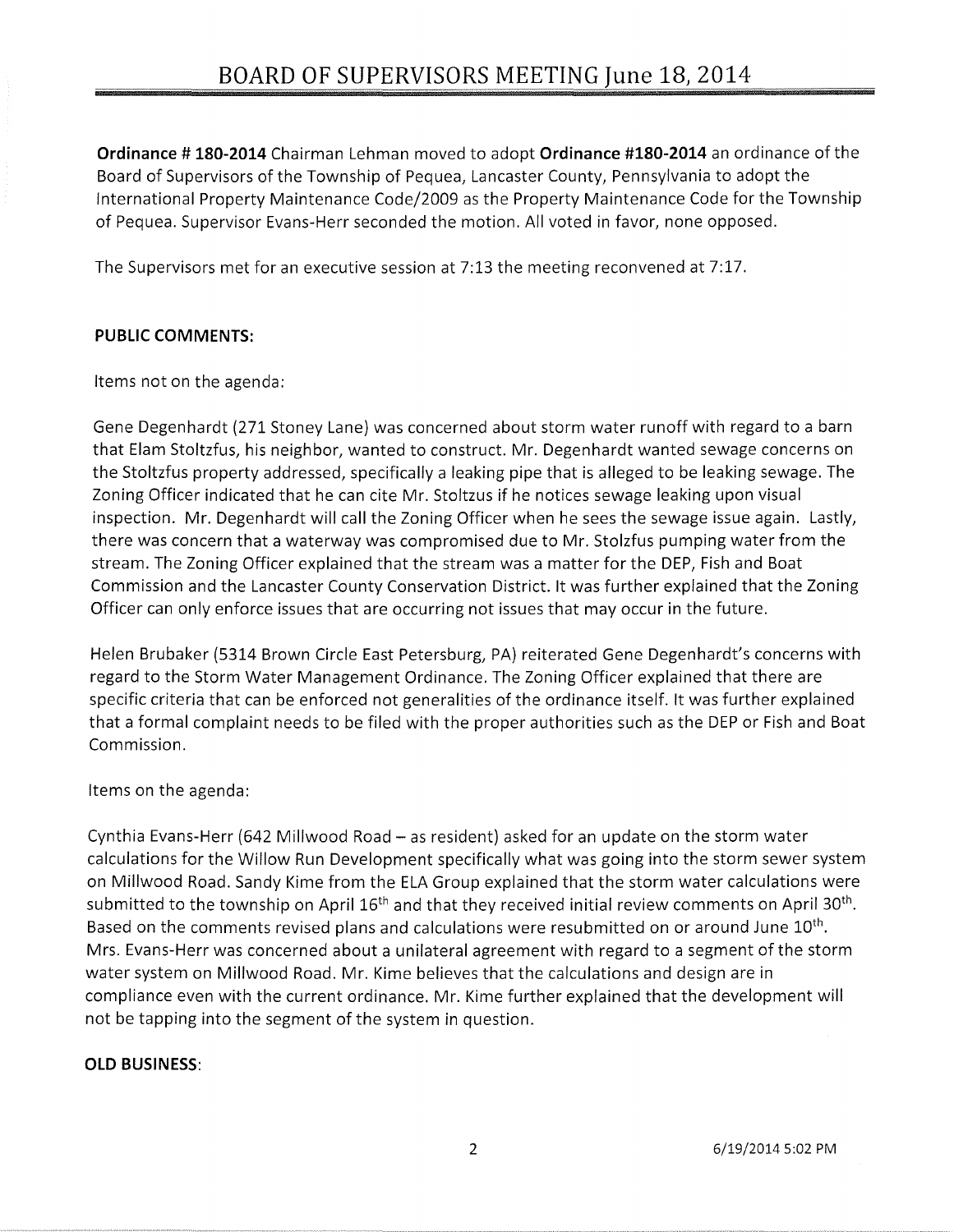1. Elam Stoltzfus - Zoning Enforcement Action. Supervisor Evans-Herr moved that the Board take no action on the Stoltzfus violation matter. Chairman Lehman seconded the motion. All voted in favor, none opposed.

# **NEW BUSINESS:**

- 1. Hometown Provisions Land Development Plan Chairman Lehman moved to authorize the execution of the agreement for Storm Water Management for Hometown Provisions subject to review by the Solicitor. Supervisor Evans-Herr seconded the motion. All voted in favor, none opposed. Chairman Lehman moved to accept the Letter of Credit in the amount of \$64,175.65 and have the Township Secretary complete Appendix 27 (notice of acceptance of an improvement guarantee) of the Lancaster County Subdivision and Land Development Ordinance. Supervisor Evans-Herr seconded the motion. All voted in favor, none opposed. Chairman Lehman moved to approve the Storm Water Management Plan for Hometown Provisions and authorize the Township Secretary to sign the final plans for recording. Vice Chairman Reidenbach seconded the motion. All voted in favor, none opposed.
- 2. Ferid Brkic Request to release Letter of Credit Item tabled
- 3. Willow Run (Ingerman) PennDOT Stormwater Permit Authorization and Indemnification Agreement - Chairman Lehman moved authorize the execution of the PA Department of Transportation Indemnification Agreement PA Department of Transportation form M-950AA for the storm water improvements along Millwood Road. Vice Chairman Reidenbach seconded the motion. Chairman Lehman and Vice Chairman Reidenbach voted in favor. Supervisor Evans-Herr abstained (see attached)
- 4. Corn Wagon Mylar Plans Chairman Lehman moved to authorize the chairman to sign the traffic signal plan for the flashing warning device along Millersville Road. Supervisor Evans-Herr seconded the motion. All voted in favor, none opposed.
- 5. Pequea Pals (Children's Ministry of Pequea Church) 5K Run/Walk Proposal Chairman Lehman moved to approve the Pequea Church 5K Run to be held Saturday October 4, 2014 and that the church notifies the Southern Regional Police Department of the event. Supervisor Evans-Herr seconded the motion. All voted in favor, none opposed.
- 6. 1992 Ford F350 Pickup discuss repair or sale of vehicle- Chairman Lehman moved authorize the sale of the 1992 Ford F350 Pickup truck and remove the vehicle from the insurance policy effective immediately. Supervisor Evans-Herr seconded the motion. All voted in favor, none opposed.
- 7. Fuel Tanks re: use by fire companies and SRPD A discussion took place about New Danville Fire Company, West Willow Fire Company and Southern Regional Police Department be notified that they should use fleet cards or get fuel from another source except in the case of an emergency. Chairman Lehman indicated that he would communicate this to the respective departments as he is the liaison to the fire companies and Supervisor Evans-Herr would talk to the Chief of the SRPD.
- 8. Hire and set wages for Part Time Road Crew Workers Chairman Lehman moved to hire James R Blauuw as an As Needed Part Time Road Crew Employee effective June 2, 2014 at an hourly rate of \$13.00 per hour. Vice Chairman Reidenbach seconded the motion. All voted in favor, none opposed. Chairman Lehman moved to hire Lester C. Cramer Jr. as an As Needed Part Time Road Crew Employee effective June 9, 2014 at \$16.00 per hour. Vice Chairman Reidenbach seconded the motion. All voted in favor, none opposed. Chairman Lehman moved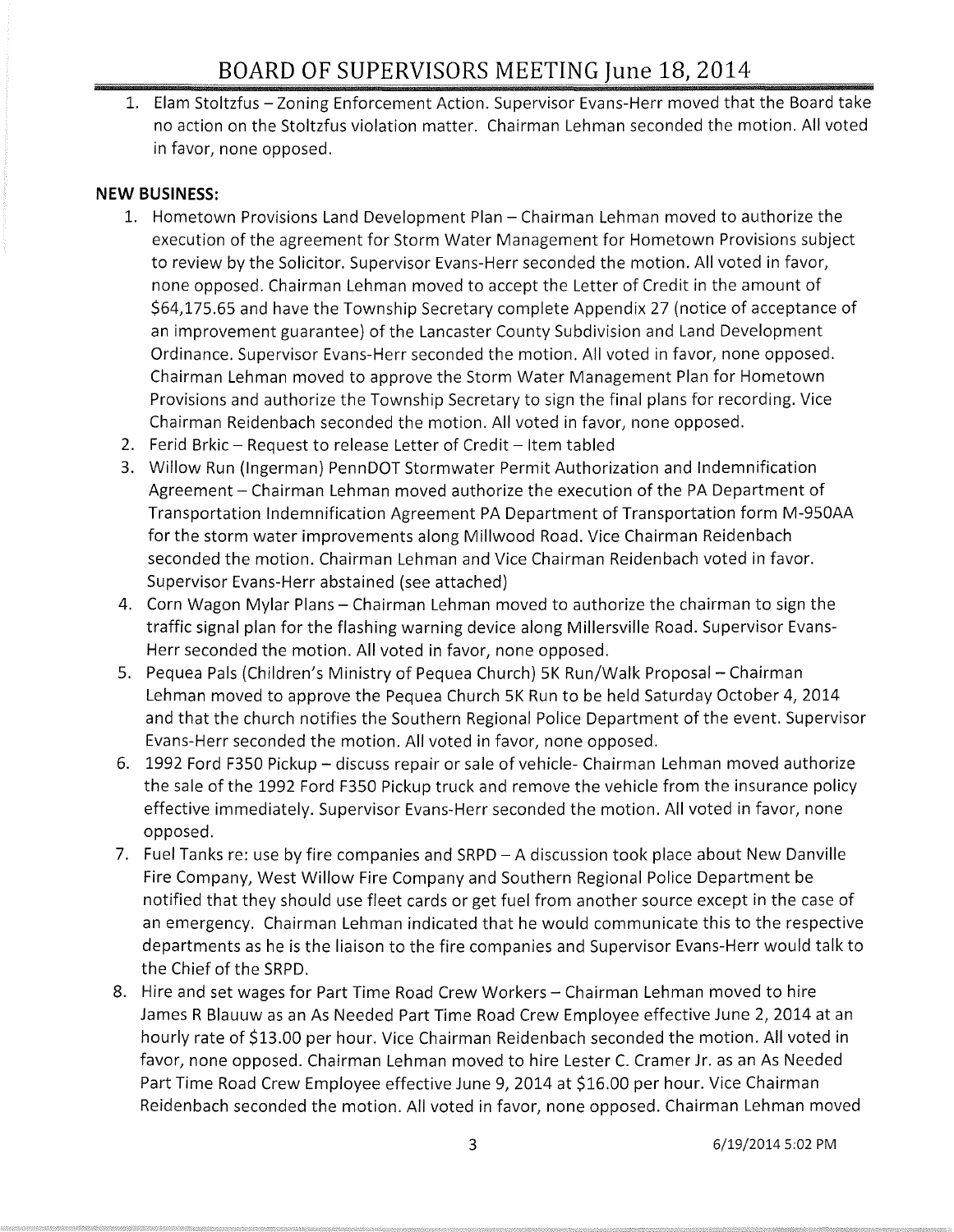# BOARD OF SUPERVISORS MEETING June 18, 2014

to hire Donald C. Hall as an As Needed Part Time Road Crew Employee effective May 28, 2014 at an hourly rate of \$13.00 per hour. Vice Chairman Reidenbach seconded the motion. All voted in favor, none opposed. Chairman Lehman moved to hire John M. White as an As Needed Part Time Road Crew Employee effective June 9, 2014 at an hourly rate of \$16.00 per hour. Vice Chairman Reidenbach seconded the motion. All voted in favor, none opposed.

#### DEPARTMENTAL REPORTS:

Road Crew -Report on file.

Zoning/Code Officer -Report on file.

Southern Regional Police Department - May Meeting Minutes are on the table.

Southern Regional Police Commission -May Meeting Minutes are on the table.

Southern Lancaster County Inter-Municipal Council - Vice Chairman Reidenbach spoke with Duane Sellers of Martie Township and learned that they plan to approve the Memorandum of Understanding for an Emergency Management Coordinator at the next Martie Township Board of Supervisors Meeting.

Emergency Management Coordinator -

PEQUEA TOWNSHIP ZONING HEARING BOARD-Hearing in June 6, 2014.

#### ADVISORY BOARD REPORTS:

Pequea Township Planning Commission -Meeting held May 28, 2014. Pequea Township Park & Recreation Board - Meeting held June 11, 2014.

MEETING ADJOURNED at 8:13 p.m.

Respectfully submitted,

Jill Kennedy, Township Secretary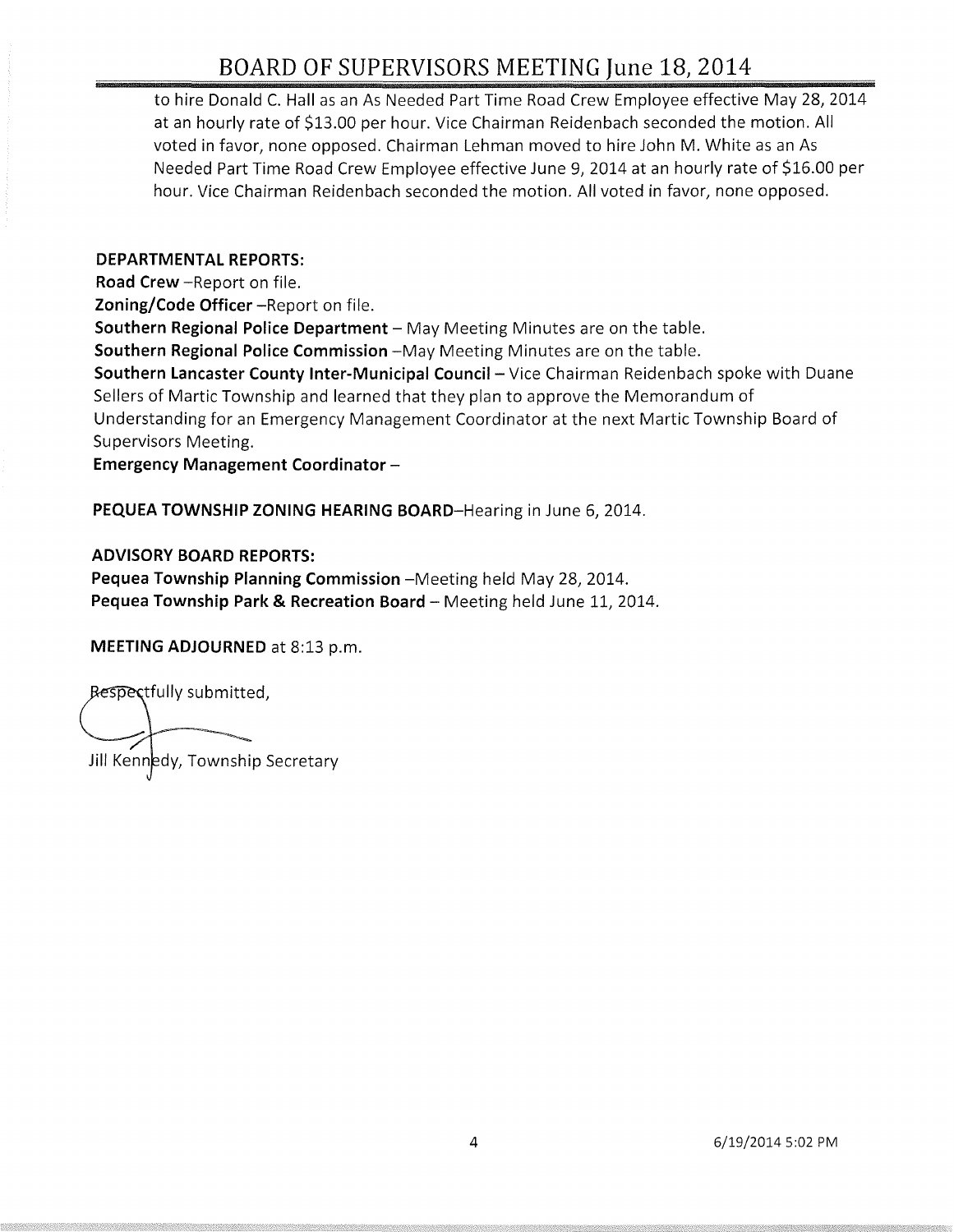#### Cynthia T. Evans-Herr 642 Millwood Road, Willow Street, Pennsylvania 17584 717-464-0566 evansherr@verizon.net

#### To: Matthew J.Crème, Jr / Attorney at Law Nikolaus & Hohenadel, LLP

Date: Apri121,2014

Re: Willow Run Subdivision 597 Millwood Road, Willow Street, Pennsylvania

I participated as a party in zoning hearings held by the Pequea Township Zoning Hearing Board in connection with an application for a special exception and variance submitted by MBl Development Company, Inc. Because of my involvement in that zoning matter, I will not participate as a member of the Board of Supervisors of Pequea Township in any discussion, deliberation or voting regarding matters brought before the Pequea Township Board of Supervisors by MBI Development Company, Inc. for the project located at 597 Millwood Road, Willow Street, Pennsylvania.

<del>Very tr</del>uly yours Evans-Herr